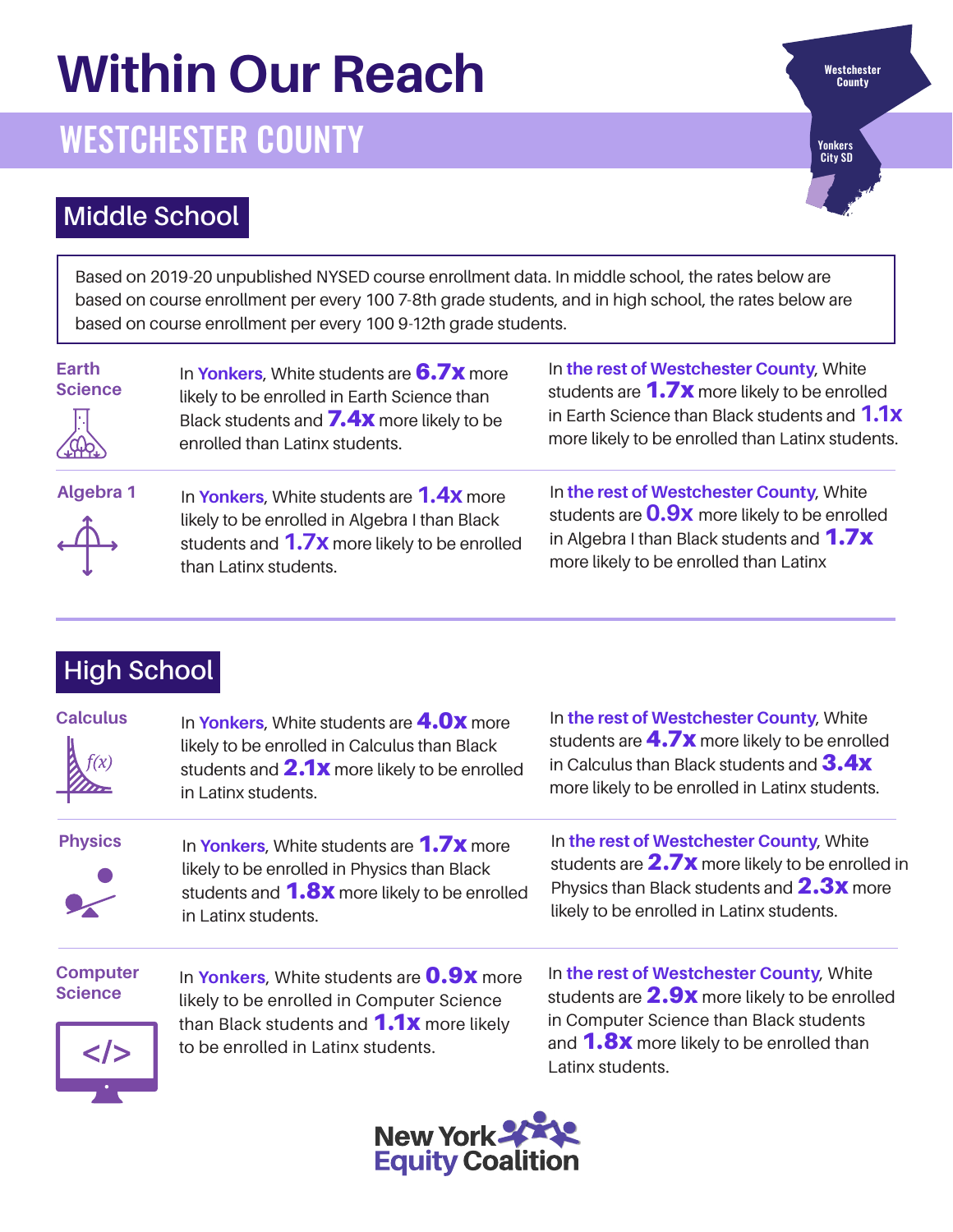#### **Share of Schools Offering Key Courses…**

#### **Share of Schools Offering AP/IB Courses…**